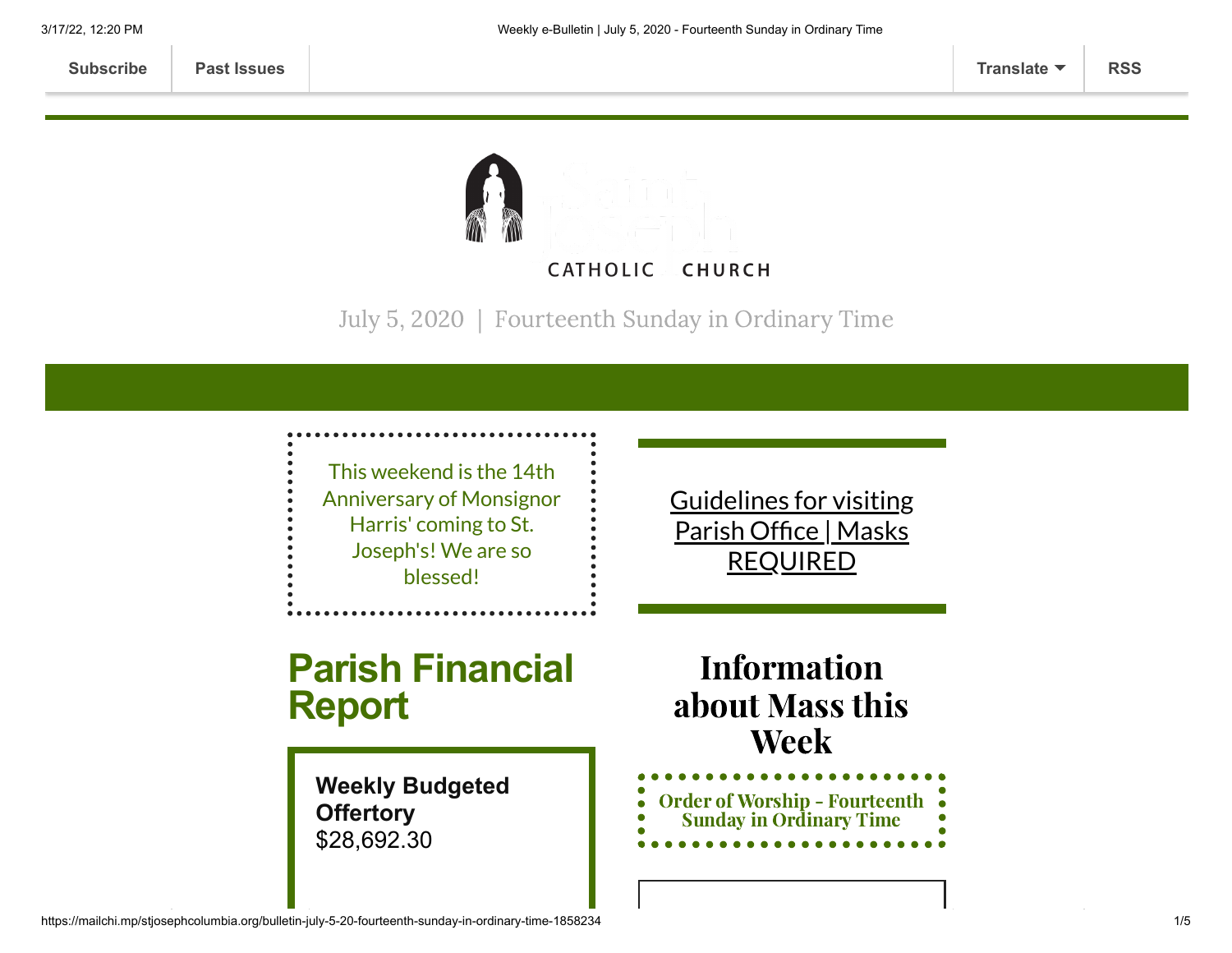| The parish office will be closed on |
|-------------------------------------|
| July 3 in observance of the July 4  |
| Holiday.                            |

 $\ddot{x}$ 

In July, the parish office and Church will close on Fridays at 12:30 PM.

#### **PARISH GREETERS AND USHERS NEEDED DURING COVID-19 MASS SCHEDULE**

We are looking for volunteers to serve at the weekend Masses. (Saturdays at 5:30 PM, Sundays at 8:00 AM and 12:15 PM). If you are interested in helping us with this ministry, click **[HERE](https://www.stjosephcolumbia.org/parish-greeters-ushers-signup)** for more information.

Carolina, for the safety and protection of our Parishioners and Priests, we will continue to offer all public Masses in the Gym.

Parishioners may choose to attend either the Saturday Vigil Mass at 530 PM or one of the Sunday Masses at 8:00 AM or 12:15 PM. Please note that we are still required to limit our seating capacity in the gym to 211 people,

and continue to practice all precautionary measures that are in place to ensure we are protecting one another from the spread of COVID-19. The Church will remain closed for the 10:30 AM livestream Mass on Sundays, for the time being.

There will be NO First Saturday Mass on July 4, but there will be the Vigil Mass at 530 PM.

The Church will be open for private prayer Monday – Thursday,  $8:00-3:00 \text{ PM}$  and Friday from  $8:00-12:30$  PM (in July).

Click **[HERE](https://www.stjosephcolumbia.org/resuming-public-masses)** for information about attending public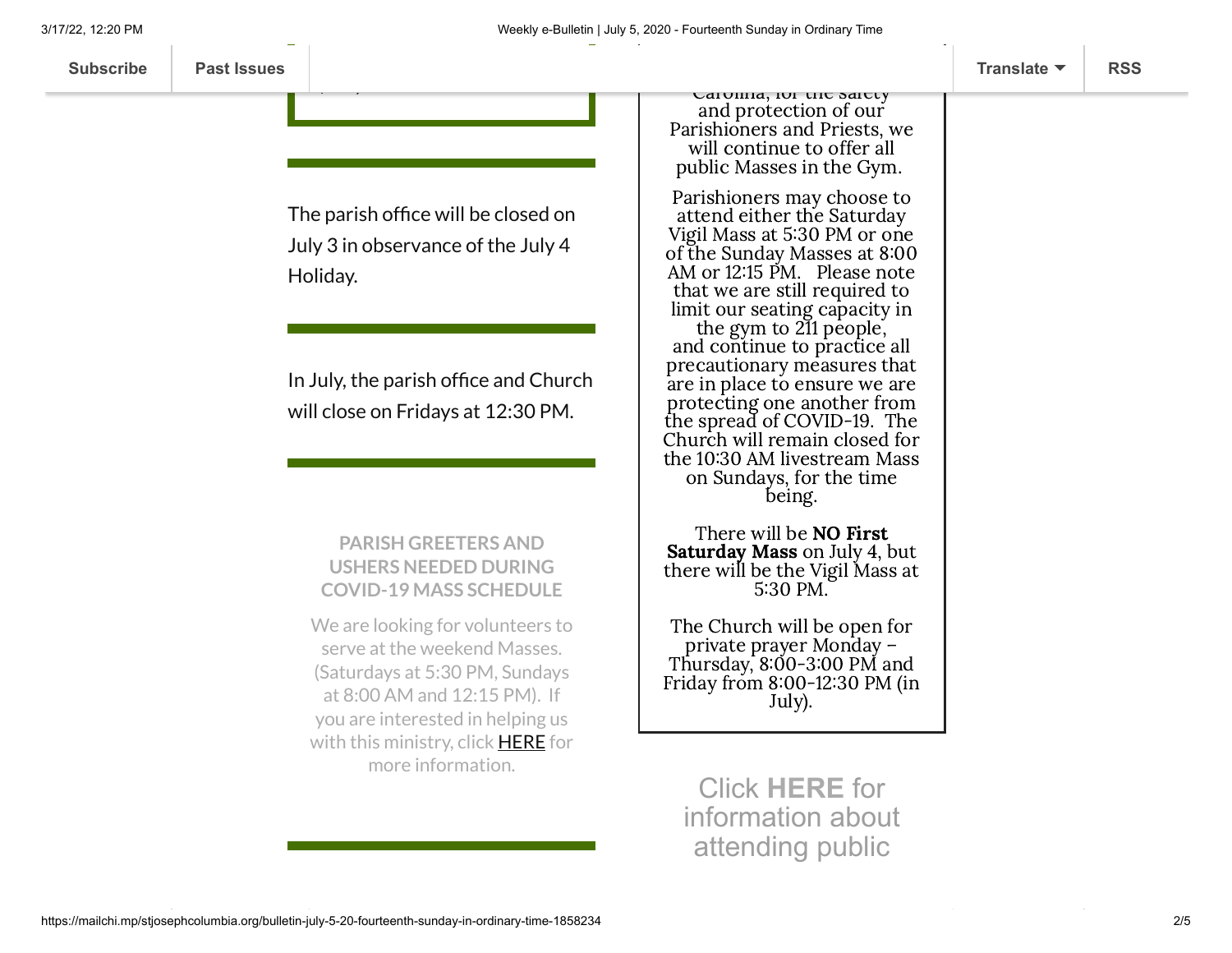

Saint Joseph Catholic School, is accepting applications for a qualified 4th grade teacher. The selected applicant will develop dynamic lessons, class projects and activities that enhance both academic, social and spiritual needs of the student as well fulfill and exceed the South Carolina and Diocese academic standards.

Applicants should have an understanding of the Catholic faith and be able to incorporate lessons that uphold and build upon the school's mission. Preferred applicants will have a current South Carolina license or equivalent licenses, as well as demonstrate previous teaching experience.

Please submit cover letter and resume to: Donavan F. Yarnall Ed.S, Principal Email Preferred [dyarnall@stjosdevine.com](mailto:dyarnall@stjosdevine.com)

Our livestream Masses can be found on our Facebook page and YouTube Channel: [https://www.facebook.com/stjosephcolum](https://www.facebook.com/stjosephcolumbia/) bia/ [https://www.youtube.com/c/StJosephCath](https://www.youtube.com/c/StJosephCatholicChurchColumbiaSC) olicChurchColumbiaSC Broadcasting on 90.9 FM

Joseph's

## Click **Here** for Mass [Intentions for](https://www.stjosephcolumbia.org/mass-intentions) the Week

In [Memoriam](https://www.stjosephcolumbia.org/in-memoriam)



**Join Us for Eucharistic Adoration on Tuesdays**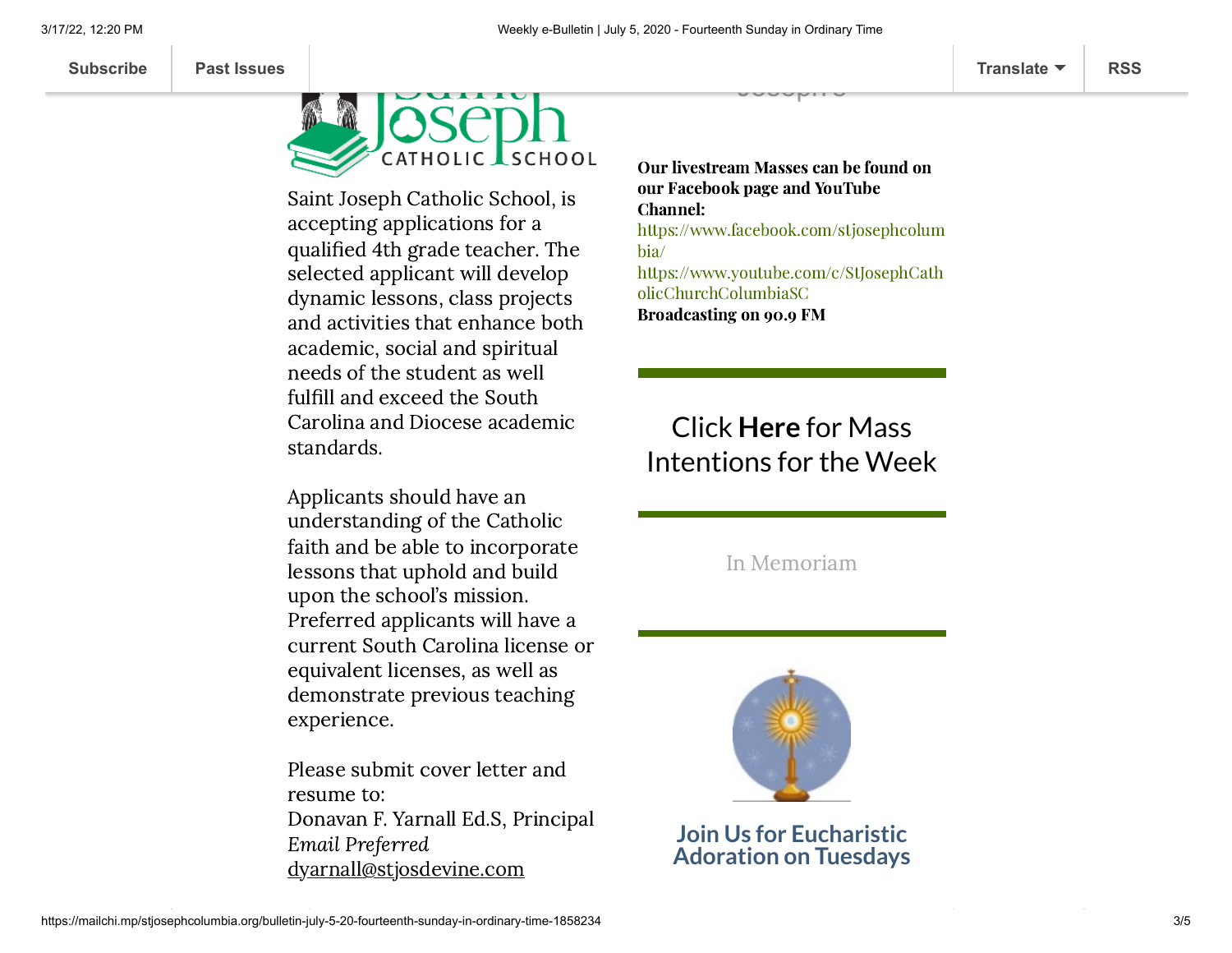**[Subscribe](http://eepurl.com/ded6Lz) [Past Issues](https://us9.campaign-archive.com/home/?u=7399f6b35c8ab775fb1714c3d&id=770b4a80d3) [Translate](javascript:;) [RSS](https://us9.campaign-archive.com/feed?u=7399f6b35c8ab775fb1714c3d&id=770b4a80d3)**

Summer Office Hours St. Joseph School - 9:00 AM - 1:00 PM Monday through

Thursday Cardinal Newman - 9:00 AM - 1:00 PM Monday through

> Thursday. Masks are required.

### **Details about Resuming [Confessions](https://www.stjosephcolumbia.org/confessions)**

*Please Pray for the [Homebound/Sick of](https://www.stjosephcolumbia.org/pray-for-the-homebound-sick-of-pari) the Parish*

Support the [Bicentennial](https://www.stjosephcolumbia.org/bicentennial-campaign) Campaign

### Click on image below to enlarge



**SICENTENNIAL CHURCH** IMPROVEMENTS courtyard entrance and the Bonham side entrance<br>Replace the one existing restroom with three handicap accessible restrooms Improve the cry room space





*Copyright © 2020 St. Joseph Catholic Church, All rights reserved.*